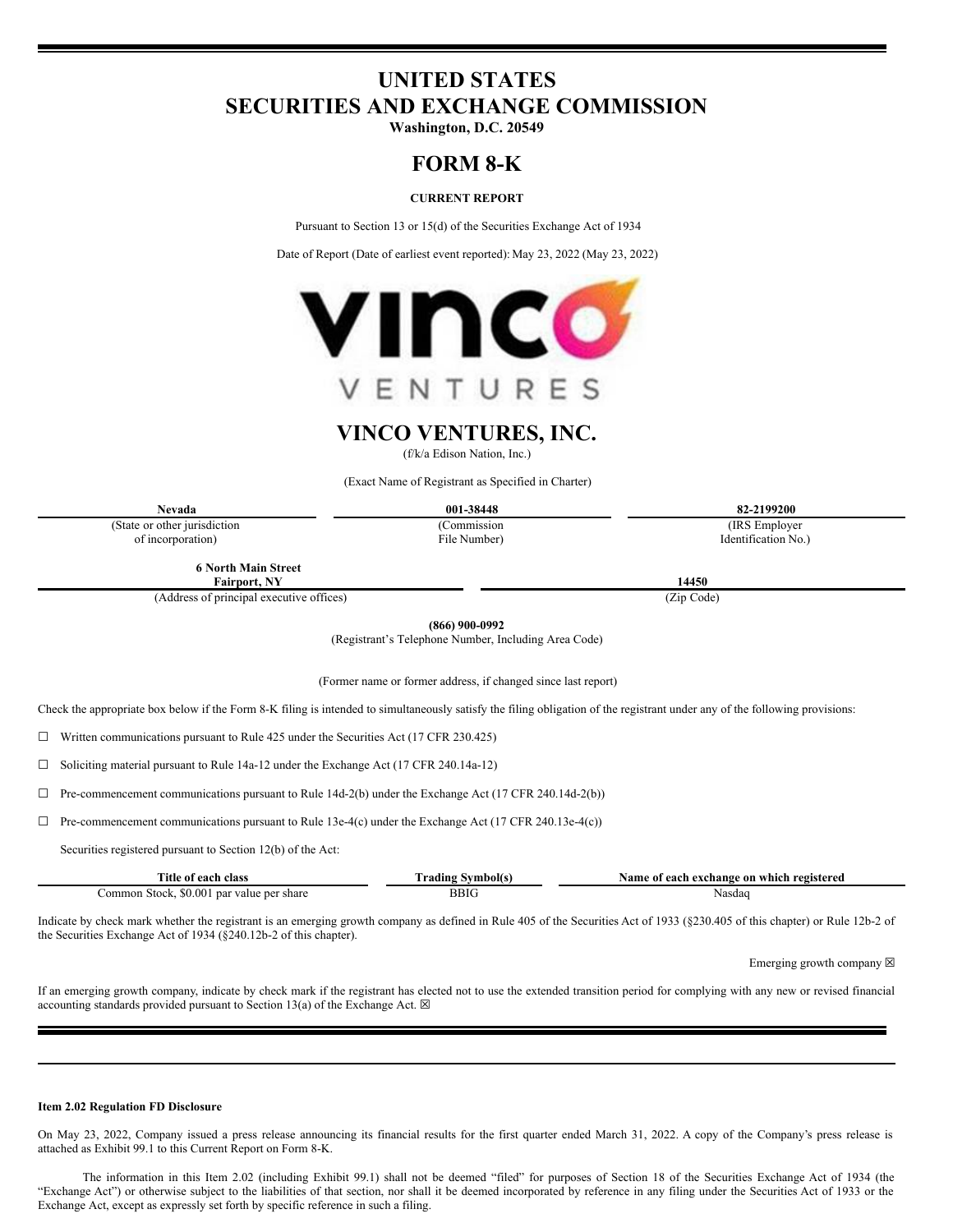(d) Exhibits.

| Exhibit<br>No. | <b>Description</b>                                                          |
|----------------|-----------------------------------------------------------------------------|
| 99.1           | Press release dated May 23, 2022                                            |
| 104            | Cover Page Interactive Data File (embedded within the Inline XBRL document) |

## **SIGNATURES**

Pursuant to the requirements of the Securities Exchange Act of 1934, the Registrant has duly caused this report to be signed on its behalf by the undersigned thereunto duly authorized.

Date: May 23, 2022

## **VINCO VENTURES, INC.**

By: */s/ Lisa King*

Name: Lisa King Title: Chief Executive Officer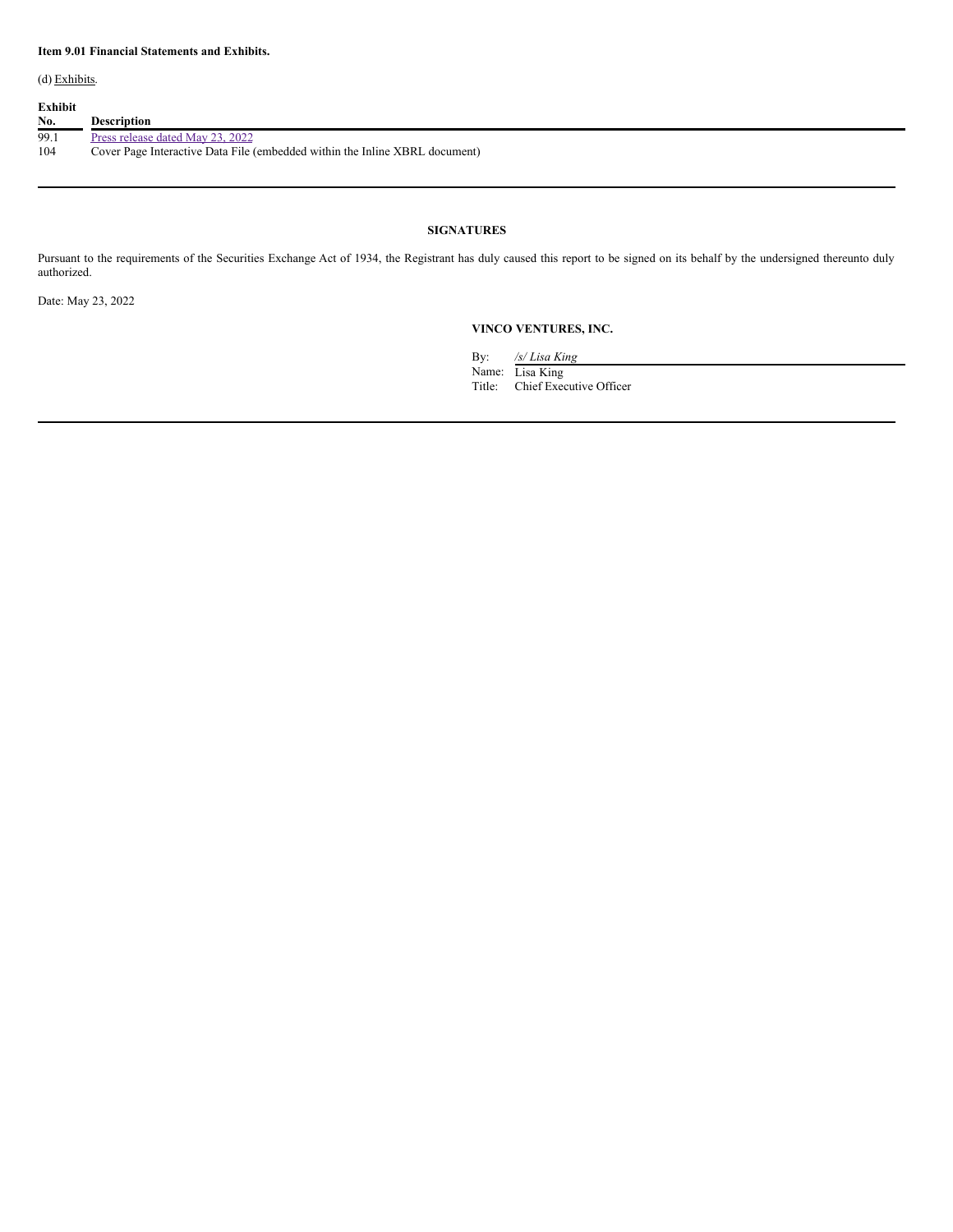

#### **Vinco Ventures, Inc. Reports First Quarter 2022 Financial Results**

Fairport, NY, May 23, 2022 (GLOBE NEWSWIRE) — Vinco Ventures, Inc. (NASDAQ:BBIG), a digital media, advertising and content technologies holding company ("Vinco Ventures," "Vinco," or the "Company"), today announced its results for the first quarter ended March 31, 2022.

"Vinco continues to execute our plan to grow into a global content driven ecosystem focused on our core pillars: enrich our communities as we engage, endorse and entertain," said Vinco CEO Lisa King. "During the first quarter of 2022, we completed our acquisition of AdRizer, which represents one of the core pillars of our strategy to monetize traffic throughout the digital media spectrum and across the Vinco ecosystem. Also, during the quarter we continued our efforts to promote and expand the user base of our Lomotif app and related digital properties as we livestreamed Shaq's Fun House event in February and the Okeechobee Music Festival in March. Live events like these allow Lomotif users around the world to enjoy distinctive, real-time events and enhance our efforts to engage, endorse, and entertain across platforms. I am very pleased with the progress we made during the quarter."

## **Operational Highlights:**

- Vinco Ventures completed the acquisition of AdRizer LLC, a provider of technology solutions that automate the use of artificial intelligence for digital advertising analytics and programmatic media buying, on February 11, 2022, for consideration consisting of \$38 million in cash paid at closing and up to 10 million shares of common stock of the Company issuable on January 1, 2024, with certain leak-out restrictions.
- Live-streamed the Okeechobee Music and Arts Festival on March 3-6, 2022 on the Lomotif platform. Over the three-day festival, the live stream registered 7.2 million active users on Lomotif according to Google Analytics and generated 16 million visitors on Lomotif media sites. Lomotif for the first time broke into the top 50 downloaded social apps in the U.S. market in the Apple Store alone during the festival, boosting our effort to expand in the U.S. market. Of the 7.2 million users who streamed the concert, 86% of the traffic came from YouTube through the Company's AdRizer platform promoting the festival.
- Live-streamed Shaquille O'Neal's Big Game Weekend Party "Shaq's Fun House" on the Lomotif platform via an exclusive distribution arrangement with Insomniac, a producer of top music festivals and events.
- The Company set a Record Date of May 18, 2022, for its planned spin-off of Cryptyde with the expected Distribution Date of May 27, 2022.

## **First Quarter 2022 Financial Highlights:**

- Revenue increased 349.7% from the first quarter of 2021 to \$11.5 million reflecting the impact of the inclusion of AdRizer from its acquisition date of February 11, 2022.
- Cash, cash equivalents, and restricted cash totaled \$210.8 million at March 31, 2022.
- Unrestricted cash at March 31, 2022 of \$130.8 million.
- Selling, general and administrative expenses from continuing operations were \$26.8 million compared to \$11.7 million in first quarter of 2021, an increase of \$15.1 million. Of this increase, \$10.4 million was due to higher legal, professional and transaction costs primarily associated with the Company's acquisition of AdRizer. The remaining increase reflects the expanded size and scope of the Company since the first quarter of 2021, including an increase of \$4.4 million in advertising, marketing and promotion costs as the Company continues to invest in building market awareness of Lomotif, and an increase of \$5.2 million in compensation costs, which reflects the increase in headcount over the past year as the Company has grown internally and through the acquisition of AdRizer as well as the consolidation of the compensation costs of Lomotif since July 2021.
- Total other income and expenses in the first quarter of 2022 were a net expense \$352.9 million as compared to a net expense of \$51.5 million in the first quarter of 2021. Similar to recent quarters, the significant increase in net other expense is due to the impact of the requirement that the Company classify its warrants to purchase shares of its common stock as a liability upon issuance on its consolidated balance sheets as these warrants are a free-standing financial instrument that may require the Company to transfer consideration upon exercise. Each warrant is initially recorded at fair value on the date of issuance using the Monte-Carlo simulation pricing model and subsequently re-measured to fair value at each subsequent balance sheet date. Losses on issuance and changes in fair value of outstanding warrants are recognized as a component of net other income (expense) in the consolidated statement of operations and comprehensive loss. The Company will continue to adjust the liability for changes in fair value until the earlier of the exercise or expiration of the warrants. During the first quarter of 2022, loss on issuances of warrants was \$243.7, while the change in in fair value of the Company's liability for its outstanding warrants as of March 31,2022 resulted in an expense of \$86.9 million.
- Net loss in first quarter 2022 was \$372.9 million, or (\$3.05) per basic and diluted share, compared to a net loss of \$62.5 million, or (\$3.28) per basic and diluted share in the first quarter of 2021. The increase in net loss primarily resulted from the impact of the net other expense of \$330.6 million resulting from the warrant accounting requirements described above which accounted for 87% of the Company's net loss in the first quarter of 2022 as well as transaction costs associated with the Company's acquisition of AdRizer. Otherwise, the Company's loss reflects the increase in the size and scope of the Company as it focuses on building its global digital media business.

#### **Vinco Ventures, Inc. First Quarter 2022 Conference Call**

**Event Date:** May 23, 2022

**Event Time:** 4:30 PM Eastern Standard Time

## **The audio conference call can be accessed through:**

1- 877-407-2991 (U.S. participants)

- 1- 201-389-0925 (International participants)
- A live and archived webcast presentation will be available at: https://investors.vincoventures.com/.

**Conference Replay:**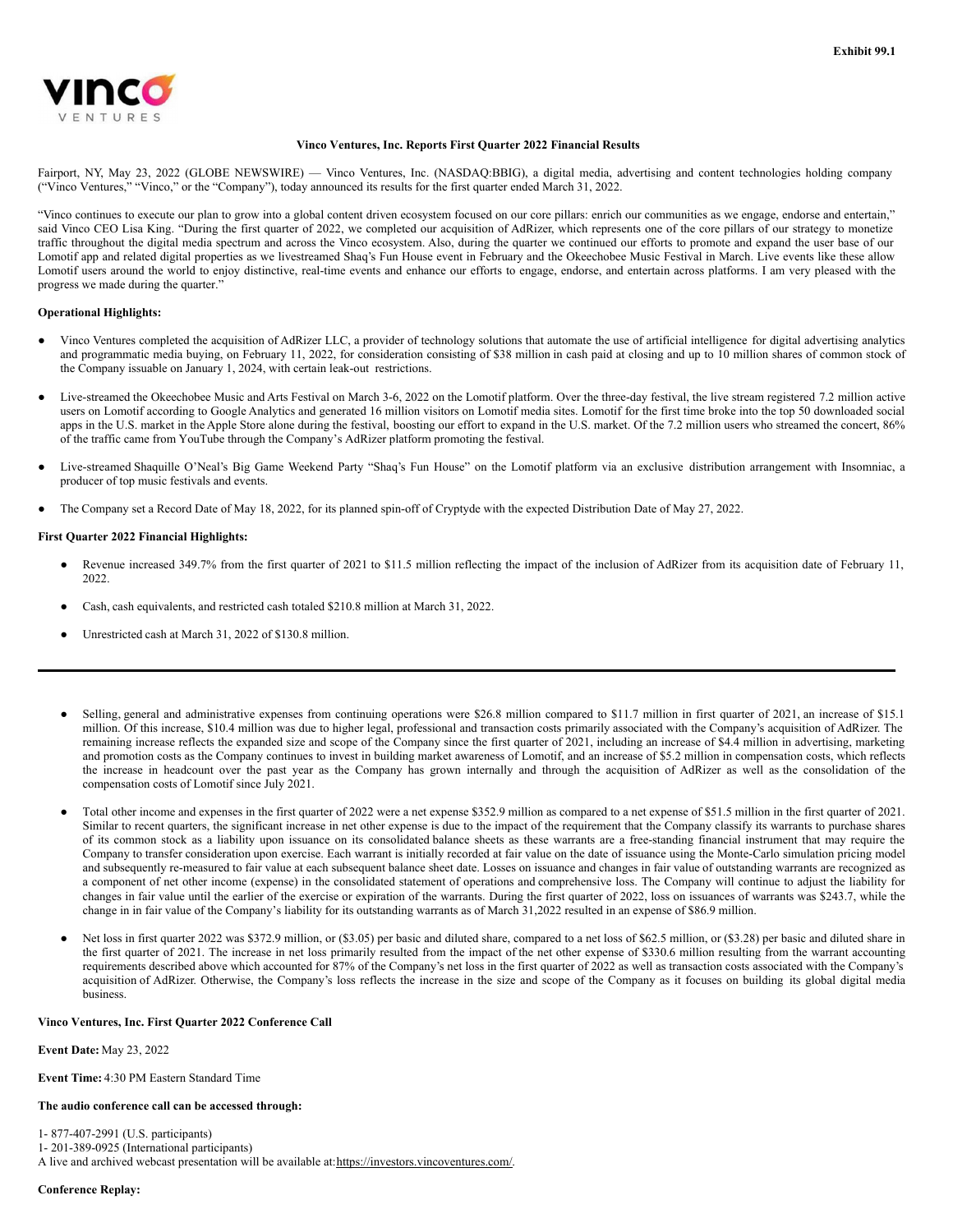## <span id="page-3-0"></span>**Vinco Ventures, Inc. and Subsidiaries CONDENSED CONSOLIDATED BALANCE SHEETS (Unaudited)**

|                                                                                                        | March 31, 2022 |                 |               | December 31, 2021 |  |
|--------------------------------------------------------------------------------------------------------|----------------|-----------------|---------------|-------------------|--|
| Assets*                                                                                                |                |                 |               |                   |  |
| Current assets:                                                                                        |                |                 |               |                   |  |
| Cash and cash equivalents                                                                              | $\mathbf{s}$   | 130,779,948     | \$            | 87,612,176        |  |
| Restricted cash - short term                                                                           |                |                 |               | 100,000,000       |  |
| Short-term investments                                                                                 |                | 220,000         |               | 178,000           |  |
| Accounts receivable, net                                                                               |                | 9,117,096       |               | 1,124,421         |  |
| Inventory, net                                                                                         |                | 447,636         |               | 475,666           |  |
| Prepaid expenses and other current assets                                                              |                | 10,659,851      |               | 10,403,401        |  |
| Loans held-for-investment- current portion                                                             |                | 11,600,000      |               | 3,950,000         |  |
| Due from related party                                                                                 |                | 19,600,584      |               | 15,997,803        |  |
| Total current assets                                                                                   |                | 182,425,115     |               | 219,741,467       |  |
|                                                                                                        |                |                 |               |                   |  |
| Restricted cash long-term                                                                              |                | 80,000,000      |               |                   |  |
| Property and equipment, net                                                                            |                | 1,785,226       |               | 1,376,751         |  |
| Right of use assets, net                                                                               |                | 133,310         |               | 168,914           |  |
| Loan held-for-investment                                                                               |                | 750,000         |               | 250,000           |  |
| Loan held-for-investment - related parties                                                             |                | 13,500,000      |               | 20,500,000        |  |
| Intangible assets, net                                                                                 |                | 39,009,383      |               | 40,525,453        |  |
| Goodwill                                                                                               |                | 180,419,932     |               | 121,580,144       |  |
| Cost method investments                                                                                |                | 1,000,000       |               | 1,000,000         |  |
| Other assets                                                                                           |                | 1,655,742       |               |                   |  |
| <b>Total</b> assets                                                                                    | \$             | 500,678,709     | \$            | 405,142,729       |  |
|                                                                                                        |                |                 |               |                   |  |
| Liabilities and stockholders' equity                                                                   |                |                 |               |                   |  |
| Current liabilities:                                                                                   |                |                 |               |                   |  |
| Accounts payable                                                                                       | \$             | 11,554,079      | $\mathsf{\$}$ | 6,105,963         |  |
| Accrued expenses and other current liabilities                                                         |                | 10,600,949      |               | 19,516,308        |  |
| Current portion of operating lease liabilities                                                         |                | 77,231          |               | 100.733           |  |
| Current portion of convertible notes payable, net of debt issuance costs of \$13,343,030 and           |                |                 |               |                   |  |
| \$68,911,823, respectively                                                                             |                | 19,769,795      |               | 44,238,177        |  |
| Current portion of notes payable                                                                       |                |                 |               | 15,530            |  |
| Current portion of notes payable - related parties                                                     |                | 112,835         |               | 112,835           |  |
| Total current liabilities                                                                              |                |                 |               |                   |  |
|                                                                                                        |                | 42,114,889      |               | 70,089,546        |  |
| Operating lease liabilities, net of current portion                                                    |                | 58,713          |               | 70,514            |  |
| Convertible notes payable - related parties, net of current portion                                    |                | 2,500,000       |               | 2,500,000         |  |
| Notes payable -related parties, net of current portion                                                 |                | 108,923         |               | 121,037           |  |
| Convertible notes payable, net of current portion, net of debt issuance costs of \$35,491,435 and \$0, |                |                 |               |                   |  |
| respectively.                                                                                          |                | 44,399,079      |               |                   |  |
| Derivative liability                                                                                   |                | 429, 167, 462   |               | 198,566,170       |  |
| Deferred tax liability                                                                                 |                | 108,420         |               | 108,420           |  |
| Deferred acquisition purchase price                                                                    |                | 23,250,000      |               |                   |  |
| <b>Total Liabilities</b>                                                                               |                |                 |               |                   |  |
|                                                                                                        | \$             | 541,707,486     | \$            | 271,455,687       |  |
| Commitments and contingencies (Note 14)                                                                |                |                 |               |                   |  |
| Stockholders' equity (deficit)                                                                         |                |                 |               |                   |  |
| Common stock, \$0.001 par value, 250,000,000 shares authorized; 188,052,593 and 150,118,024 shares     |                |                 |               |                   |  |
| issued and outstanding as of March 31, 2022 and December 31, 2021, respectively                        | $\mathbb{S}$   | 188,053         | $\mathcal{S}$ | 150,118           |  |
| Additional paid-in capital                                                                             |                | 1,053,407,146   |               | 850,096,635       |  |
| Accumulated deficit                                                                                    |                | (1,109,769,797) |               | (736, 821, 840)   |  |
| Total stockholders' equity (deficit) attributable to Vinco Ventures, Inc.                              |                | (56, 174, 598)  |               | 113,424,913       |  |
| Noncontrolling interest                                                                                |                |                 |               |                   |  |
|                                                                                                        |                | 15,145,821      |               | 20,262,129        |  |
| Total stockholders' equity (deficit)                                                                   |                | (41,028,777)    |               | 133,687,042       |  |
| Total liabilities and stockholders' equity (deficit)                                                   | \$             | 500,678,709     | \$            | 405,142,729       |  |
|                                                                                                        |                |                 |               |                   |  |

**Vinco Ventures, Inc. and Subsidiaries CONSOLIDATED STATEMENTS OF OPERATIONS (Unaudited)**

**Three Months Ended March 31, Period over Period Change**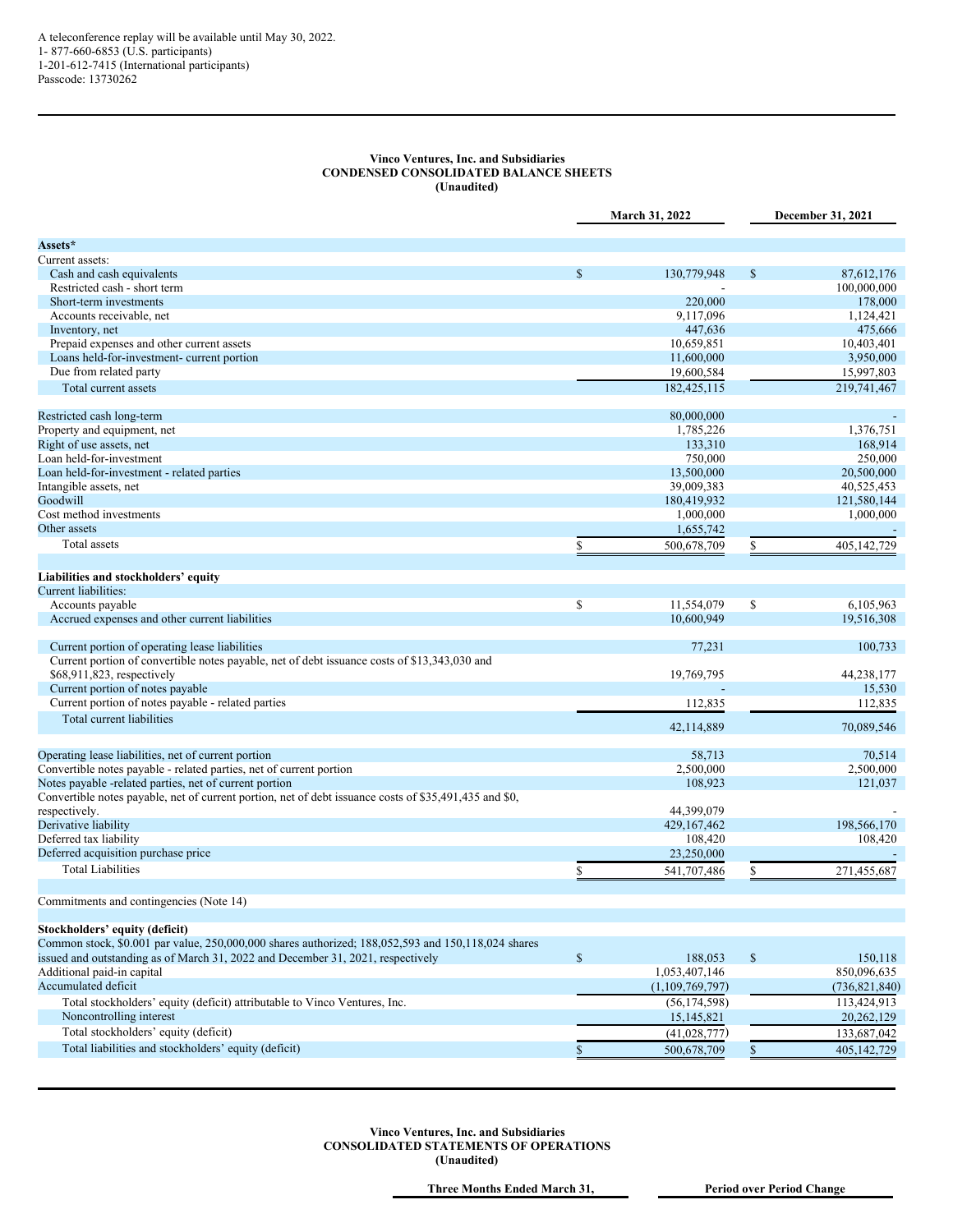|                                                               |              | 2022            |              | 2021           |              | \$              | $\frac{0}{0}$ |
|---------------------------------------------------------------|--------------|-----------------|--------------|----------------|--------------|-----------------|---------------|
| Revenue                                                       |              |                 |              |                |              |                 |               |
| <b>Consumer products</b>                                      | S            | 3,757,552       | S            | 2,153,306      | S            | 1,604,246       | 74.5%         |
| Digital advertising and media revenue                         |              | 7,726,369       |              | 350,566        |              | 7,375,803       | 2104.0%       |
| <b>Royalty income</b>                                         |              | 50,898          |              | 61,290         |              | (10, 392)       | $-17.0%$      |
| Total revenue, net                                            |              | 11.534.819      |              | 2,565,162      |              | 8.969.657       | 349.7%        |
| <b>Cost of revenues</b>                                       |              |                 |              |                |              |                 |               |
| Packaging products                                            |              | 3,156,993       |              | 1,393,063      |              | 1,763,930       | 126.6%        |
| Digital advertising and media revenue                         |              | 7,776,663       |              | 260,318        |              | 7,516,345       | 2887.4%       |
|                                                               |              | 10,933,656      |              | 1,653,381      |              | 9,280,275       | 561.3%        |
| <b>Gross profit</b>                                           |              | 601,163         |              | 911,781        |              | $-310,618$      | $-34.1%$      |
| Gross profit %                                                |              | 5.2%            |              | 35.5%          |              | $-30.3%$        | $-85.3%$      |
| Selling, general and administrative costs                     |              |                 |              |                |              |                 |               |
| <b>Compensation, benefits and payroll taxes</b>               | $\mathbf{s}$ | 5.763.122       | $\mathbf{s}$ | 500.033        | \$           | 5.263.089       | 1052.5%       |
| <b>Depreciation and amortization</b>                          |              | 1,590,209       |              | 424,033        |              | 1,166,175       | 275.0%        |
| <b>Stock based compensation</b>                               |              | 1,143,445       |              | 8,697,502      |              | (7, 554, 057)   | $-86.9%$      |
| <b>Advertising, marketing and promotions</b>                  |              | 4,636,246       |              | 269,960        |              | 4,366,287       | 1617.4%       |
| Legal, professional fees, and transaction costs               |              | 11,764,602      |              | 1,414,391      |              | 10,350,211      | 731.8%        |
| Selling, general and administrative costs                     |              | 1,900,483       |              | 354,961        |              | 1,545,523       | 435.4%        |
| Total selling, general and administrative costs               | $\mathbf S$  | 26,798,107      | S            | 11,660,880     | $\mathbf{s}$ | 15, 137, 227    | 129.8%        |
| Other income (expense)                                        |              |                 |              |                |              |                 |               |
| Interest expense, net                                         |              | (22, 427, 461)  |              | (12, 694, 933) |              | (9,732,528)     | 76.7%         |
| Loss on issuance of warrants                                  |              | (243, 681, 478) |              | (75, 156, 534) |              | (168, 524, 944) | 224.2%        |
| Change in fair value of warrant liability                     |              | (86,948,858)    |              | 36,381,542     |              | (123, 330, 400) | $-339.0%$     |
| Other income (expense)                                        |              | 149,594         |              | (44,296)       |              | 193,890         | $-437.7%$     |
| <b>Total other income (expense)</b>                           | $\mathbf{s}$ | (352,908,203)   | \$           | (51, 514, 221) | $\mathbf{s}$ | (301, 393, 982) | 585.1%        |
| Loss before income taxes                                      | $\mathbf{s}$ | (379, 105, 147) | $\mathbf{s}$ | (62, 263, 320) | $\mathbf{s}$ | (316, 841, 827) | 508.9%        |
| Income tax expense                                            |              |                 |              |                |              |                 |               |
| <b>Net loss</b>                                               |              | (379, 105, 147) |              | (62, 263, 320) |              | (316, 841, 827) | 508.9%        |
| Net (loss) income attributable to noncontrolling interests    |              | (6,157,190)     |              | 28,034         |              | (6, 185, 224)   | $-22063.3%$   |
| Net loss attributable to Vinco Ventures, Inc. from continuing |              |                 |              |                |              |                 |               |
| operations                                                    |              | (372, 947, 957) |              | (62, 291, 354) |              | (310, 656, 603) | 498.7%        |
| <b>Net Loss from discontinued operations</b>                  |              |                 |              | (178, 200)     |              | 178,200         | $-100.0\%$    |
| Net loss attributable to Vinco Ventures, Inc.                 |              |                 |              |                |              |                 |               |
|                                                               | $\mathbf{s}$ | (372, 947, 957) | $\mathbf S$  | (62, 469, 554) | $\mathbf{s}$ | (310, 478, 403) | 497.0%        |
| Net loss attributable to Vinco Ventures, per share            |              |                 |              |                |              |                 | $-6.9%$       |
| Net loss per share-continuing operations                      | S            | (3.05)          | \$           | (3.28)         | <b>S</b>     | 0.23            |               |
| <b>Weighted Average Number of Common Shares Outstanding -</b> |              |                 |              |                |              |                 |               |
| basic and diluted                                             |              | 122, 176, 851   |              | 19,055,006     |              | 103,121,845     | 541.2%        |
|                                                               |              |                 |              |                |              |                 |               |

### **Vinco Ventures, Inc. and Subsidiaries CONDENSED CONSOLIDATED STATEMENTS OF CASH FLOWS (Unaudited)**

|                                                                                 | For the Three Months Ended March 31, |                 |              |                |
|---------------------------------------------------------------------------------|--------------------------------------|-----------------|--------------|----------------|
|                                                                                 |                                      | 2022            | 2021         |                |
| <b>Cash Flow from Operating Activities</b>                                      |                                      |                 |              |                |
| Net loss attributable to Vinco Ventures, Inc.                                   | S                                    | (372, 947, 957) | <sup>S</sup> | (62, 291, 354) |
| Net (loss) income attributable to noncontrolling interest                       |                                      | (6,157,190)     |              | 28,034         |
| Net loss                                                                        |                                      | (379, 105, 147) |              | (62, 263, 320) |
| Adjustments to reconcile net loss to net cash provided by operating activities: |                                      |                 |              |                |
| Discontinued operations                                                         |                                      |                 |              | (178,200)      |
| Amortization of financing costs                                                 |                                      | 22,260,697      |              | 445,541        |
| Share-based compensation                                                        |                                      | 1,143,445       |              | 12,418,930     |
| Depreciation and amortization                                                   |                                      | 1,608,691       |              | 8,697,502      |
| Amortization of right of use asset                                              |                                      | 35,604          |              | 24,163         |
| Change in fair value of short-term investment                                   |                                      | 42,000          |              | 70,000         |
| Loss on issuance of warrants                                                    |                                      | 243,681,478     |              | 75,156,534     |
| Change in fair value of warrant liability                                       |                                      | 86,948,858      |              | (36, 381, 542) |
| Changes in assets and liabilities:                                              |                                      |                 |              |                |
| Accounts receivable                                                             |                                      | (2,428,136)     |              | (494, 130)     |
| Inventory                                                                       |                                      | 28,030          |              | (215,717)      |
| Prepaid expenses and other assets                                               |                                      | (5,384,663)     |              | 139,635        |
| Accounts payable                                                                |                                      | (1,835,876)     |              | (804, 282)     |
| Accrued expenses and other liabilities                                          |                                      | (9,009,264)     |              | (755, 224)     |